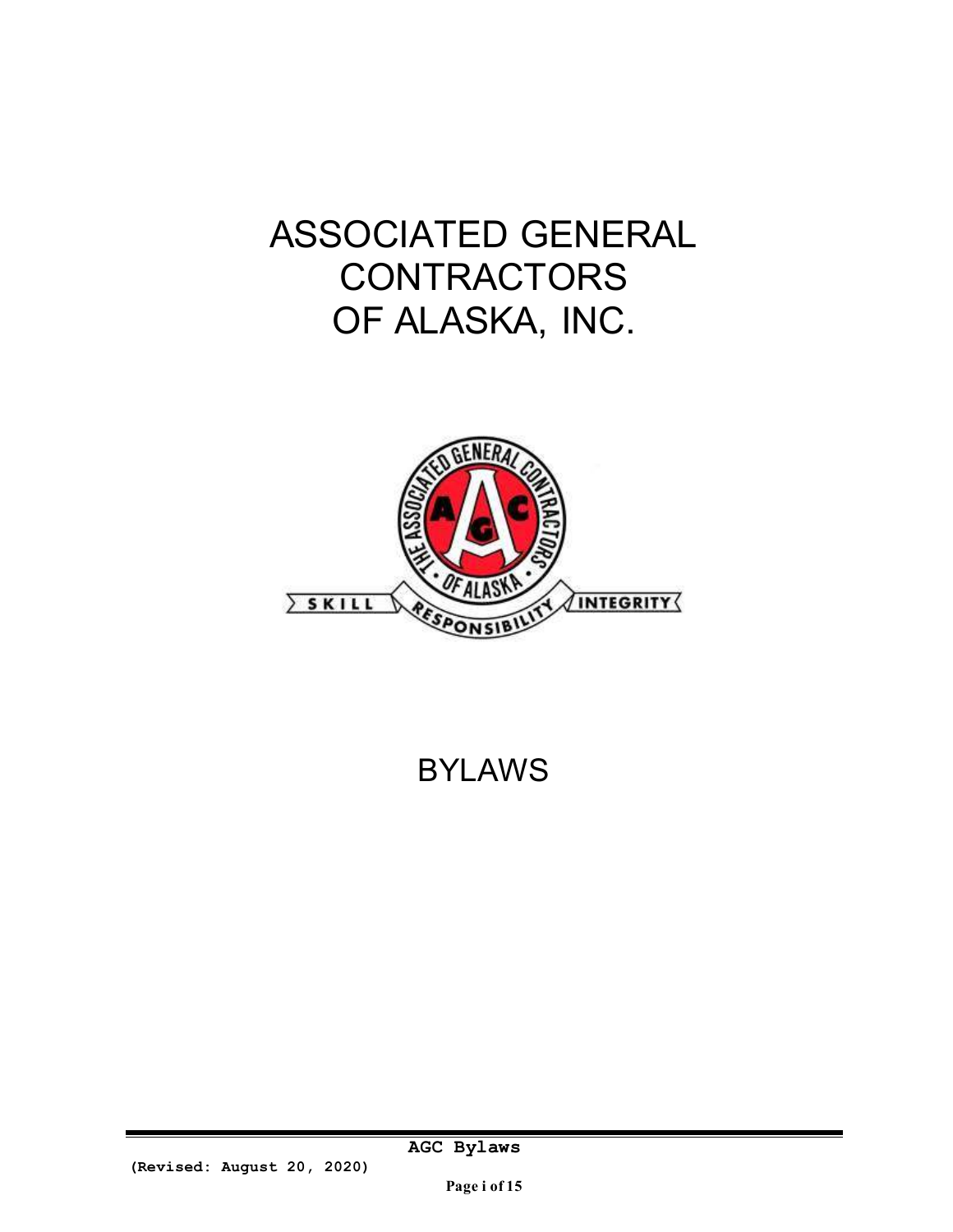### ASSOCIATED GENERAL CONTRACTORS OF ALASKA, INC.

#### **BYLAWS**

#### **TABLE OF CONTENTS**

| <b>ARTICLE I</b>    |  |
|---------------------|--|
| <b>ARTICLE II</b>   |  |
| <b>ARTICLE III</b>  |  |
| <b>ARTICLE IV</b>   |  |
| <b>ARTICLE V</b>    |  |
| <b>ARTICLE VI</b>   |  |
| Section 1.          |  |
| Section 2.          |  |
| Section 3.          |  |
| Section 4.          |  |
| Section 5.          |  |
| Section 6.          |  |
| Section 7.          |  |
| Section 8.          |  |
| <b>ARTICLE VII</b>  |  |
| Section 1.          |  |
| Section 2.          |  |
| Section 3.          |  |
| Section 4.          |  |
| Section 5.          |  |
| Section 6.          |  |
| <b>ARTICLE VIII</b> |  |
| Section 1.          |  |
| Section 2.          |  |
| Section 3.          |  |
| Section 4.          |  |
| Section 5.          |  |
| Section 6.          |  |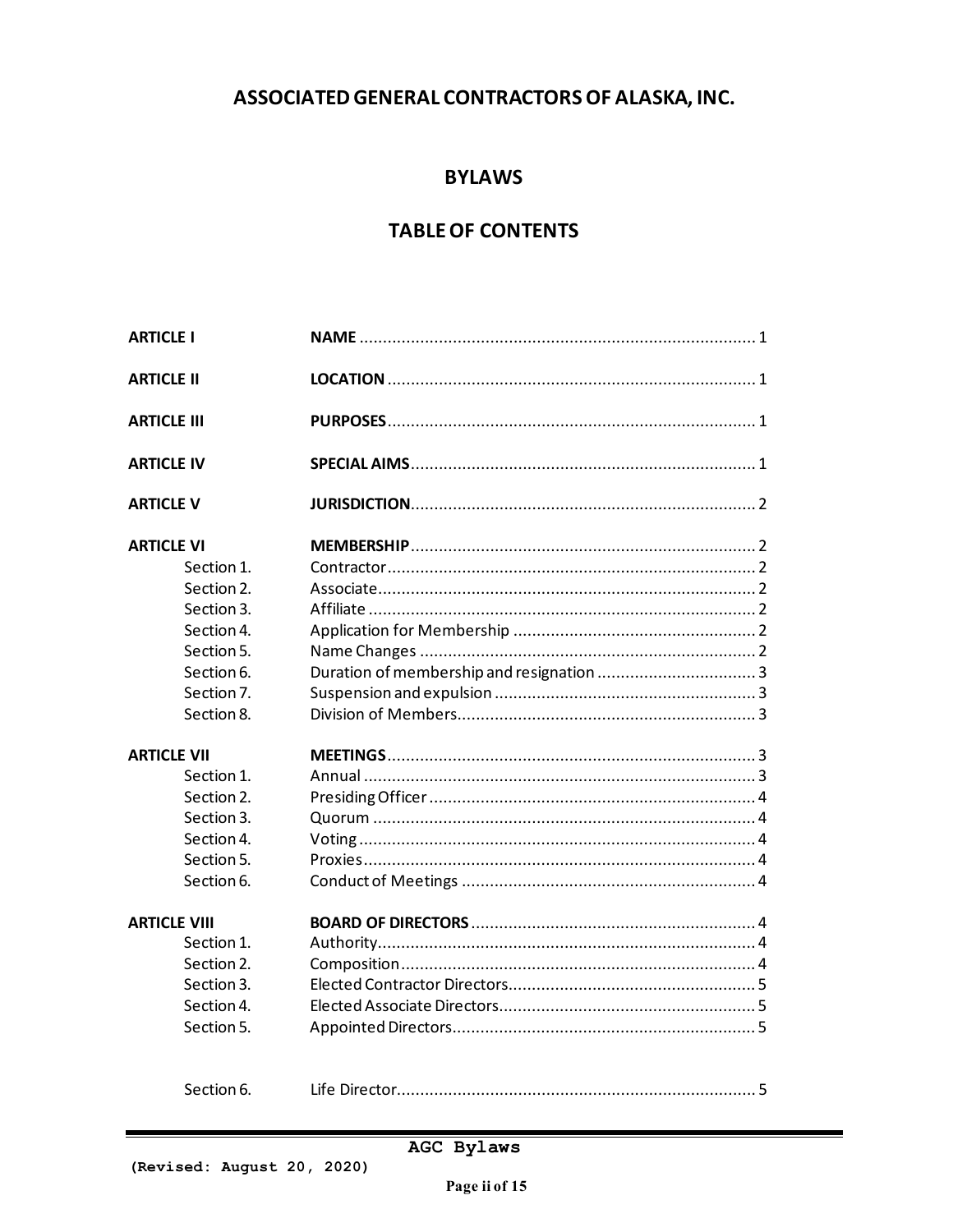| Section 7.          | Restriction on number of directors     |
|---------------------|----------------------------------------|
|                     |                                        |
| Section 8.          | Geographical representation of elected |
|                     |                                        |
| Section 9.          |                                        |
| Section 10.         |                                        |
| Section 11.         |                                        |
| Section 12.         |                                        |
| Section 13.         |                                        |
| Section 14.         |                                        |
| <b>ARTICLE IX</b>   |                                        |
| Section 1.          |                                        |
| Section 2.          |                                        |
| Section 3.          | Election of Contractor-at-Large        |
|                     |                                        |
| Section 4.          |                                        |
| Section 5.          |                                        |
| <b>ARTICLE X</b>    |                                        |
| Section 1.          |                                        |
| Section 2.          |                                        |
| Section 3.          |                                        |
| Section 4.          |                                        |
| Section 5.          |                                        |
| Section 6.          |                                        |
| Section 7.          |                                        |
| <b>ARTICLE XI</b>   |                                        |
| <b>ARTICLE XII</b>  |                                        |
| Section 1.          |                                        |
| Section 2.          | Authority and Responsibility of        |
|                     | 9                                      |
| <b>ARTICLE XIII</b> |                                        |
| Section 1.          |                                        |
| Section 2.          |                                        |
| Section 3.          |                                        |
| Section 4.          |                                        |
| Section 5.          |                                        |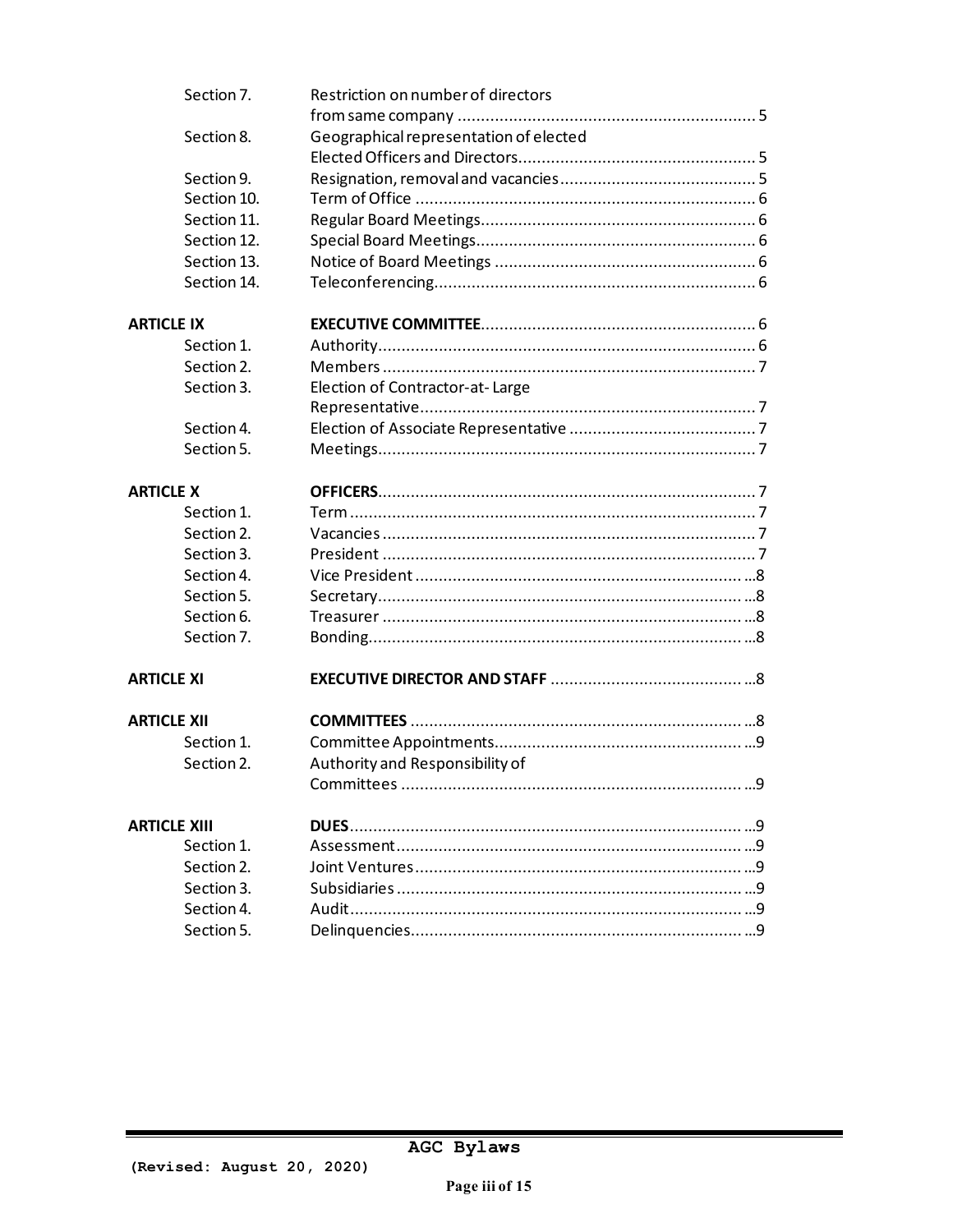| <b>ARTICLE XIV</b>  |  |
|---------------------|--|
| <b>ARTICLE XV</b>   |  |
| <b>ARTICLE XVI</b>  |  |
| <b>ARTICLE XVII</b> |  |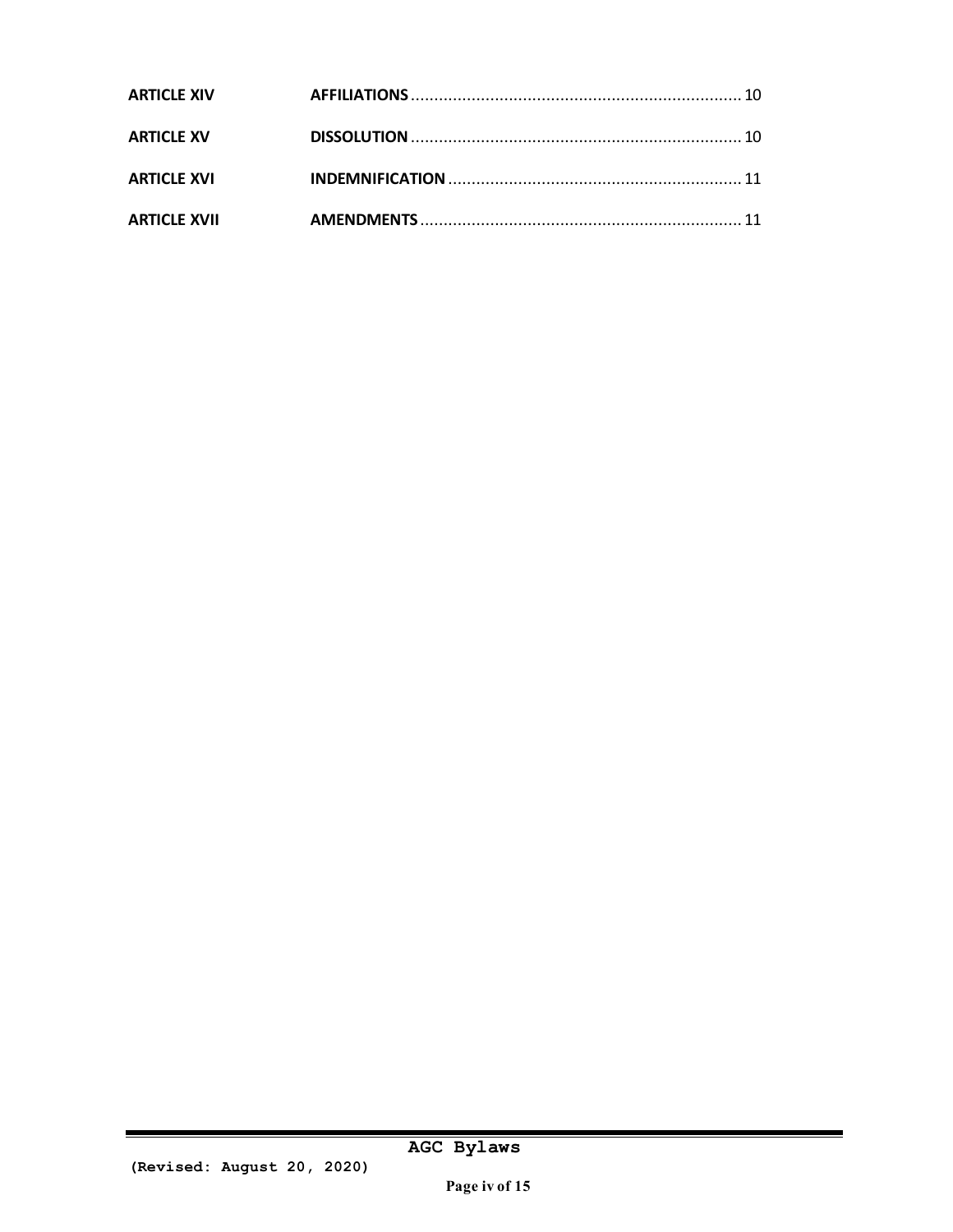## **BYLAW OF THE ASSOCIATED GENERAL CONTRACTORS OF ALASKA**

#### **ARTICLE I - NAME**

The name of this organization shall be the "Associated General Contractors of Alaska, Inc." hereinafter referred to as the "Chapter" or the "Association."

#### **ARTICLE II - LOCATION**

The principal office and headquarters of the Chapter shall be in Anchorage, Alaska. Branch offices may be established in other cities in Alaska if deemed necessary by the Board of Directors.

#### **ARTICLE III - PURPOSES**

Consistent with its Articles of Incorporation, the purpose of the Association is to advance the business interests of the construction companies and related firms that make up its membership, including their interest in public and private investment in the improvement of real property and their interest in continuous improvement in the performance of the construction industry itself. To these ends, the Association advocates public policies that will expand and enhance the construction industry, offers educational programs and materials on topics of interest to its members, and encourages dialogue not only among construction companies but also between those companies and related firms, including public and private property owners and design professionals. The Association also encourages its members to maintain their longstanding commitment to SKILL, INTEGRITY AND RESPONSIBILITY.

#### **ARTICLE IV - SPECIAL AIMS**

The Chapter shall have all general and special powers permitted to nonprofit corporations under the laws of the State of Alaska. Such powers shall include (without limitation) the power:

- (a) To acquire, own, mortgage, operate, and dispose of real and personal property and to invest the funds of the Chapter;
- (b) To do and perform any and all things necessary and proper in the opinion of the Board of Directors of the Chapter to aid in the accomplishment of the above-mentioned objectives and aims.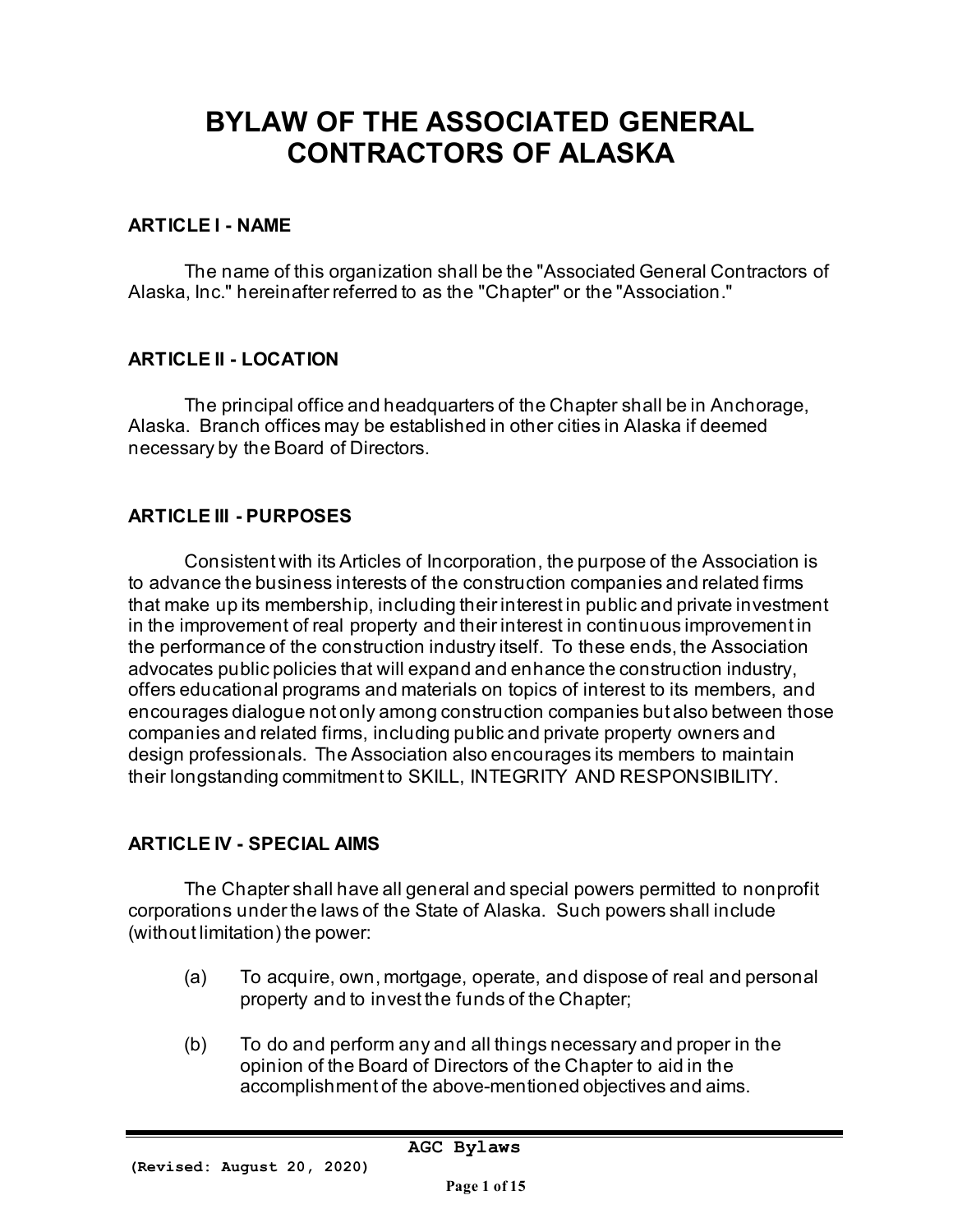#### **ARTICLE V - JURISDICTION**

The Chapter shall have and exercise jurisdiction over all building, utility, heavy, highway, railroad, airport, river and harbor, and all other construction work performed in the State of Alaska.

#### **ARTICLE VI - MEMBERSHIP**

**Section 1. Contractor**. A Contractor is any individual, firm or corporation who, by agreement with another party, undertakes to execute work in its entirety or as a subcontractor and who executes such work in whole or in part with its own construction forces. Only contractors that have established a reputation for skill, integrity and responsibility and hold the appropriate state licenses, shall be eligible for Contractor membership. Contractor membership includes membership in the Associated General Contractors of America, Inc.

**Section 2. Associate**. An Associate is any individual, firm or corporation engaged in the manufacture or merchandising of materials, supplies or equipment to contractors, or in the furnishing of services to the industry, such as banking, bonds, insurance, shipping, transportation, or any other service not normally performed by a subcontractor. Any Associate member who becomes a Subcontractor or Contractor must apply for new membership in the correct classification. Failure to do so will render the Associate member subject to expulsion from the Chapter, as determined by the Board of Directors.

**Section 3. Affiliate**. An Affiliate is any individual sharing concern and interest in the construction industry. Affiliate members shall have a voice but not vote at any membership meeting.

**Section 4. Application for Membership**. Application for membership shall be made to the Membership Committee on the forms furnished for that purpose. Each application shall be accompanied by payment in an amount equal to the basic annual dues as evidence of good faith. The Membership Committee shall immediately submit to the Executive Director or designee a list of applicants approved for membership who will also notify the Board of Directors. Approved applicants shall be notified by the Executive Director.

(a) Applicants not receiving approval from the Membership Committee may ask for consideration by the full Board of Directors in which case approval by a majority of the Board of Directors is necessary. An applicant refused by the Board of Directors cannot reapply within one year from date of such refusal.

**Section 5. Name Changes**. In case a member, either individual, firm or corporation, shall make a change in its business title or firm name, then such member shall at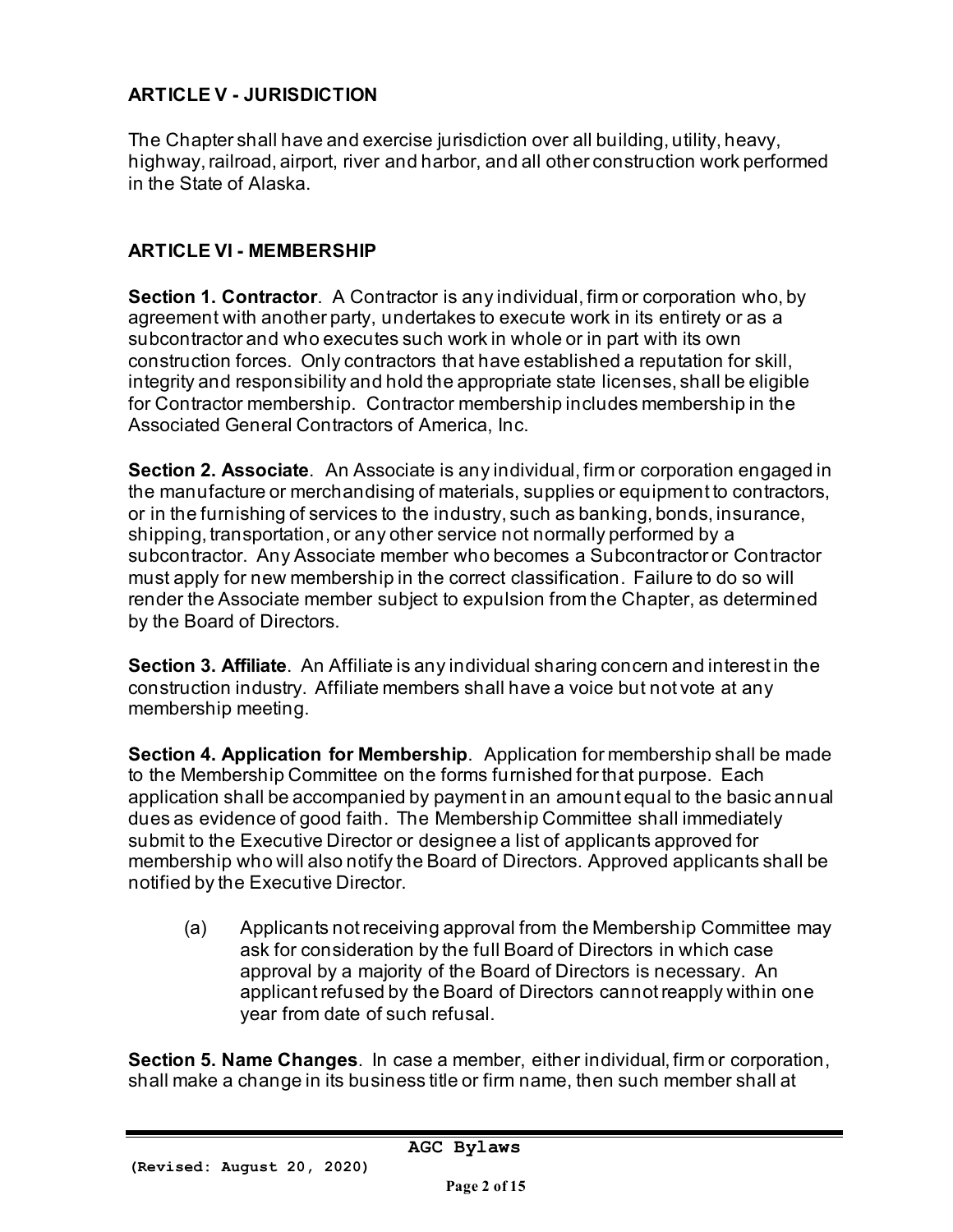once notify the Membership Director. If assurance satisfactory to the Executive Board be given that a material change in the management of the firm or corporation has not taken place, then the name shall be changed on the records of the Chapter without affecting the standing of the member.

**Section 6. Duration of Membership and Resignation**. Membership in the Association may terminate by voluntary withdrawal as herein provided, or otherwise in pursuance of these bylaws. All rights, privileges and interest of a member in or to the Association shall cease on the termination of membership. Any member may, by giving written notice of such intention, withdraw from membership. Such notice shall be presented in writing to the Membership Director on or before the close of the current year ending December 31, and shall be effective on December 31 of the calendar year during which the written resignation is received. Unless earlier terminated by resolution of the Board of Directors, dues for the remaining term shall be due and payable.

**Section 7. Suspension and Expulsion**. A membership may be terminated when a member is delinquent in the payment of dues, adjudicated bankrupt, or when a member is no longer affiliated with the construction industry. In addition, any membership may be suspended or terminated for cause. Sufficient cause for such suspension or termination of membership shall be violation of the bylaws or any lawful rule or practice duly adopted by the Association or any other conduct prejudicial to the interests of the Association. Suspension or expulsion for cause shall be by two-thirds vote of the entire membership of the Board of Directors, provided that a statement of the charges shall have been sent by certified or registered mail to the last recorded address of the member at least twenty (20) days before final action is taken thereon. This statement shall be accompanied by a notice of the time and place of the meeting of the Board of Directors at which the charges shall be considered and the member shall have the opportunity to appear to present any defense to such charges before action is taken thereon.

**Section 8. Division of Members**. Contractor members of the Association may be divided into divisions, as may be designated by the Board of Directors according to the various divisions of the industry, such as Building, Heavy-Industrial Highway-Utility, or Specialty. The Board of Directors may specify a minimum number of Directors for election in each division.

#### **ARTICLE VII - MEETINGS**

**Section 1. Annual**. There shall be an annual meeting of the General Membership of the Association during last quarter of the calendar year at such place as may be determined by the Board of Directors. Notice in writing shall be furnished to all members of the time and place of the meeting.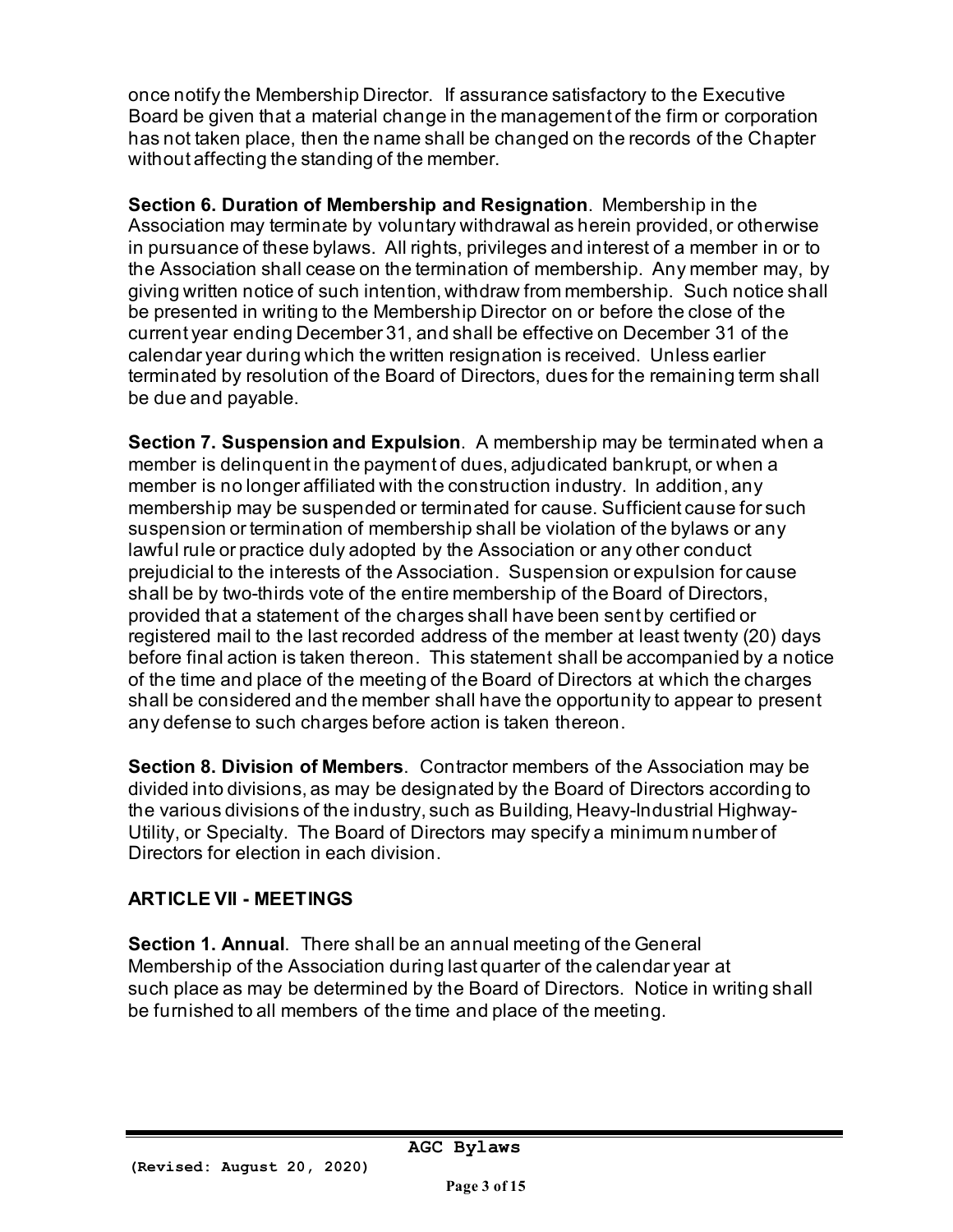**Section 2. Presiding Officer**. The President, and in his/her absence then Vice President, and in his/her absence then Secretary, and in his/her absence then Treasurer shall preside at meetings of the membership, sessions of the Board of Directors and Executive Board. In the absence of the President, Vice President, Secretary and Treasurer, the board members in attendance at a Board meeting shall select a Chairman.

**Section 3. Quorum**. At all meetings of the membership, a quorum shall be fifteen (15) Contractor members.

**Section 4. Voting**. Each Contractor and Associate member who are present and in good standing are entitled to vote at all meetings of the membership. The principle of one member, one vote shall apply. Each Affiliate member present at any membership meeting shall have a voice but not a vote.

**Section 5. Proxies**. At all meetings of the membership, of the Board of Directors, and of all committees, votes shall be cast in person. There shall be no voting by proxy.

#### **Section 6. Conduct of Meetings.**

- (a) The order of business at all meetings, including Board of Director meetings, shall be set forth in the AGC Board Policies and Procedures.
- (b) The usual parliamentary rules as laid down in Robert's Rules of Order shall govern all deliberations when not in conflict with these bylaws.

#### **ARTICLE VIII - BOARD OF DIRECTORS**

**Section 1. Authority**. The Board of Directors shall have supervision, control and direction of the affairs of the Association; determine its policies or changes therein within the limits of the bylaws; actively prosecute its purposes; and have discretion in the disbursement of its funds. It may adopt such rules and regulations for the conduct of its business as shall be deemed advisable, and may, in the execution of the powers granted, appoint such agents as it may consider necessary.

**Section 2. Composition**. The Board of Directors shall consist of: twenty four (24) elected and up to six (6) appointed Contractor members; six (6) elected and up to three (3) appointed Associate members, and one (1) appointed Construction Leadership Council member. After twelve (12) years of elective or appointed service on the Board of Directors, a Contractor or an Associate representative shall become a Life Director without further action.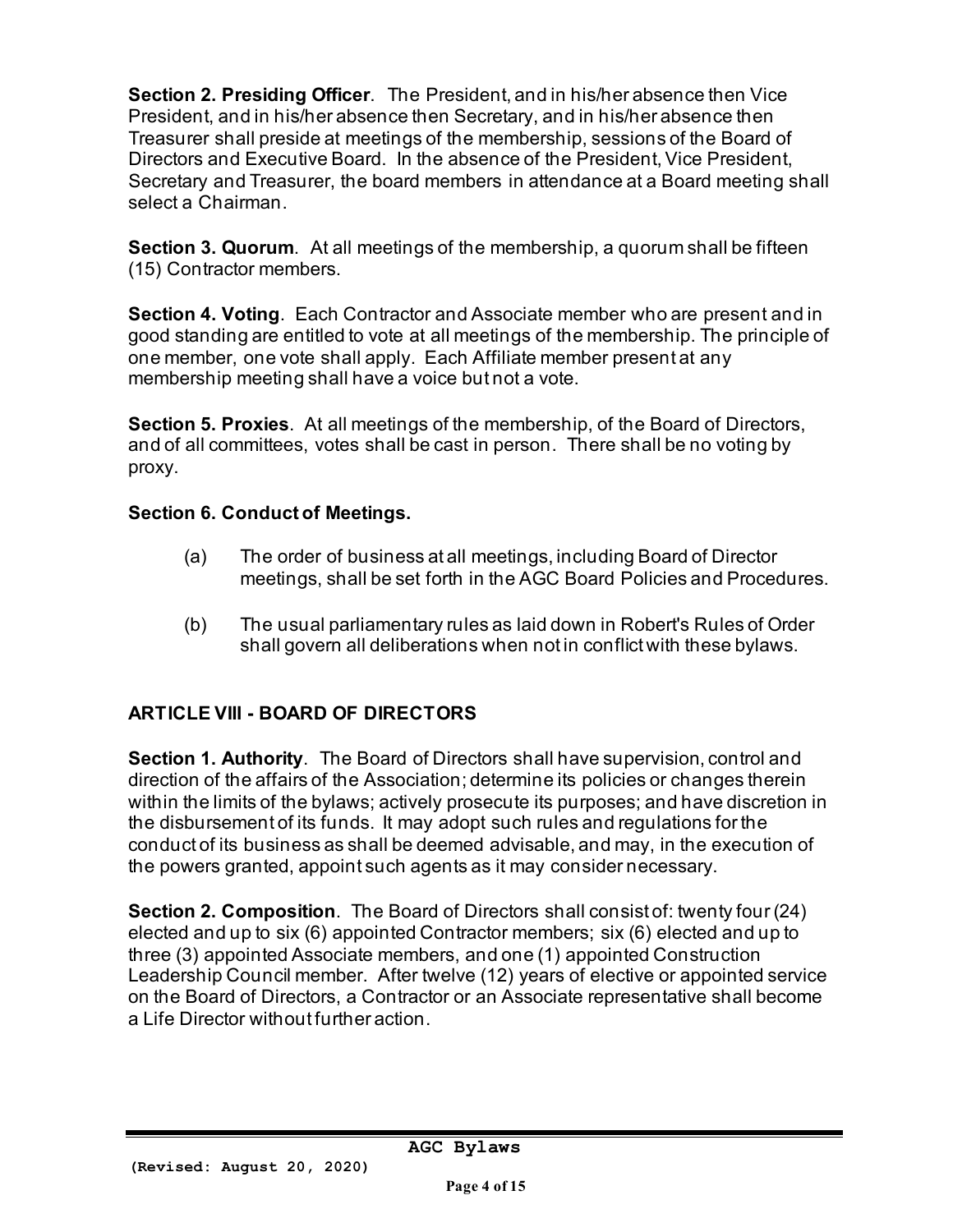**Section 3. Elected Contractor Directors**. Contractor Directors shall be elected by secret ballot at the Annual Meeting from nominees selected by the Nominating Committee and from nominations made from the floor. Only Contractor members may vote for Contractor Directors.

**Section 4. Elected Associate Directors**. Irrespective of Article VII Section 4 the Associate Directors shall be elected by mail or email ballot and announced at the Annual Meeting. Nominees for Directors shall be solicited from the Associate members. Only Associate members may vote for Associate Directors.

#### **Section 5. Appointed Directors**.

- (a) The President, with the advice and consent of the Executive Board, may appoint to the Board of Directors the following: six (6) Contractor members and three (3) Associate members. The term of any appointed board member shall not exceed one (1) year and shall expire at the following Annual meeting.
- (b) A Member of the Construction Leadership Council, with the advice and consent of the Construction Leadership Council may represent them on AGC's Board of Directors. The representative will sit on the Board of Directors and participate in discussions but they are not entitled to vote.

**Section 6. Life Director**. A member who has served 12 years on the Board of Directors, in either an elected or appointed position, will assume the status of Life Director. Additionally, the Board of Directors may nominate and elect other individuals to the position of Life Director in recognition of their contributions to the construction industry and/or AGC of Alaska. Life Directors are encouraged to attend and participate in all meetings and are entitled to vote.

**Section 7. Restriction on Number of Directors from Same Company**. No corporation, company or firm shall have more than one representative nominated, appointed and/or elected to the Board of Directors at one time except that if a Life Director be from a corporation, company or firm from which another Director is nominated and/or elected, the duly elected representative may serve as an elected Board member; however, they shall jointly only have one vote on matters requiring such a vote of the Board of Directors. The matter designating who or how that vote will be cast may be determined by the parent corporation, company or firm unless circumstances preclude such action, in which case it will be determined by the President or whoever is acting as such at the time.

#### **Section 8. Geographical Representation of Elected Officers and Directors**.

Geographical representation may be considered in their nomination.

#### **Section 9. Resignation, Removal and Vacancies**.

(a) If an elected or appointed director retires from or relinquishes office or is removed from office for any reason, the vacancy so created shall be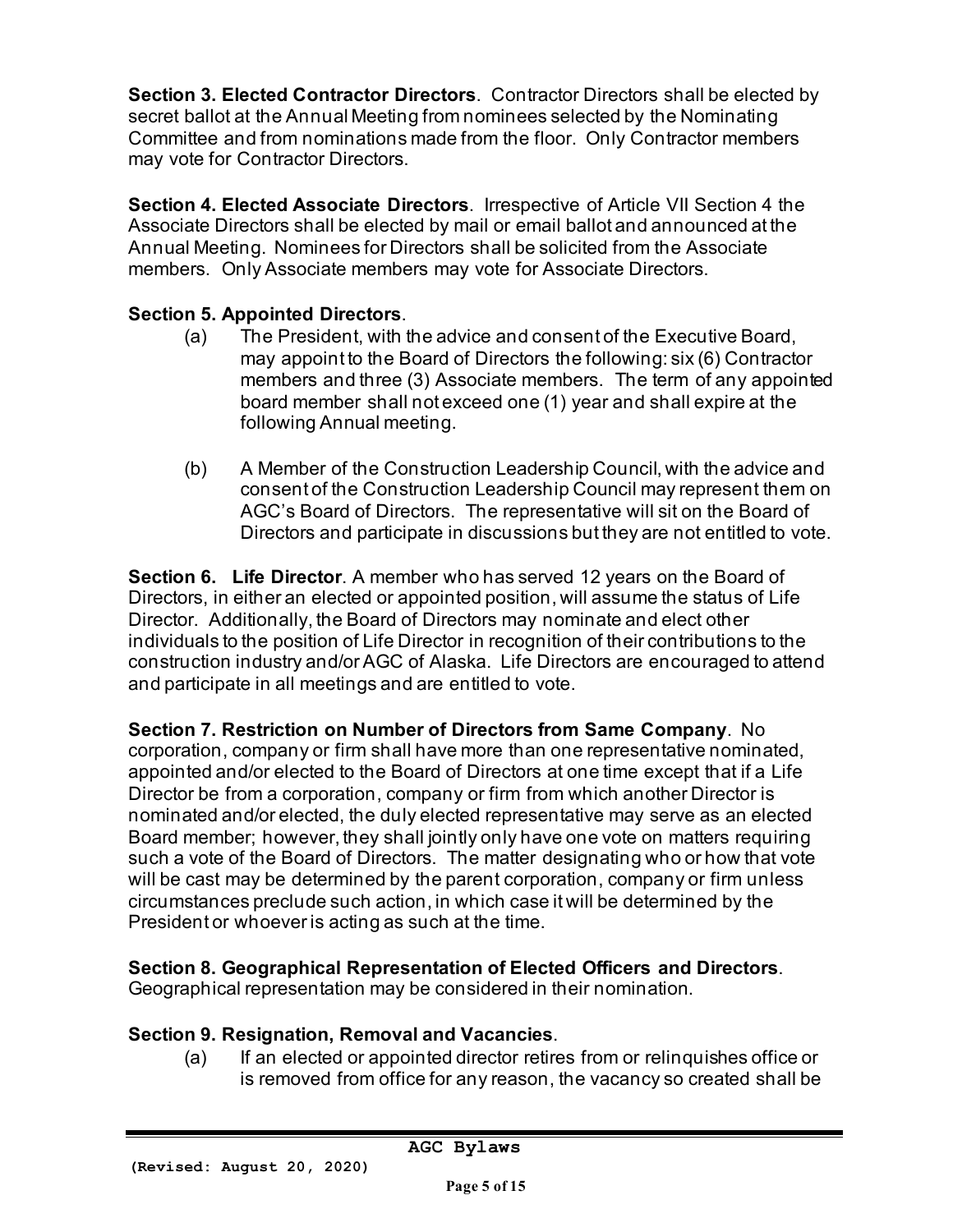filled immediately by the President in accordance with Section 5 of this article. The newly appointed Director will immediately assume the duties and the term of office of the replaced Director. Geographical representation may be considered when filling vacancies.

(b) If any person elected shall be found by the Board of Directors to be ineligible to the office to which he/she is elected, or should he/she decline the election, the President shall appoint a member in accordance with Section 5 of this article.

**Section 10. Term of Office**. Directors may be elected for one year or two year terms in accordance with the procedures established by the Board of Directors. The term of each newly elected Director shall begin at the close of the Annual Meeting at which he/she was elected. Retiring officers shall hold over until their successors are qualified.

**Section 11. Regular Board Meetings**. The Board of Directors shall hold not less than three (3) scheduled meetings each year, one immediately following the Annual meeting, one during the summer season; and one prior to the Annual Meeting.

**Section 12. Special Board Meetings**. Special meetings of the Board of Directors may be called at any time by the President or by any ten (10) members of the Board of Directors.

**Section 13. Notice of Board Meetings**. A minimum of thirty (30) days written notice shall be given for scheduled meetings, and forty-eight (48) hours written notice for special meetings. Notice of a Special Meeting shall contain a statement of the purpose(s) of such meeting and such Special Meeting shall be limited to decisions relating to these matters.

**Section 14. Teleconferencing**. In an emergency or in accordance with procedures established by the Board of Directors, the President may conduct a meeting of the Board of Directors by teleconference with Chapter offices throughout the State. Participation in a meeting pursuant to this provision shall constitute presence in person at such a meeting.

#### **Section 15. Standards of Conduct for Directors.**

- (a) A director shall perform his or her duties, including the duties as a member of a committee: (1) in good faith; (2) with the care of an ordinarily prudent person in a like position would exercise under similar circumstances; and (3) in a manner the Director reasonably believes to be in the best interests of the Chapter.
- (b) In performing his or her duties, a director is entitled to rely on information, opinions, reports, or statements, including financial statements and other financial data, if prepared or presented by: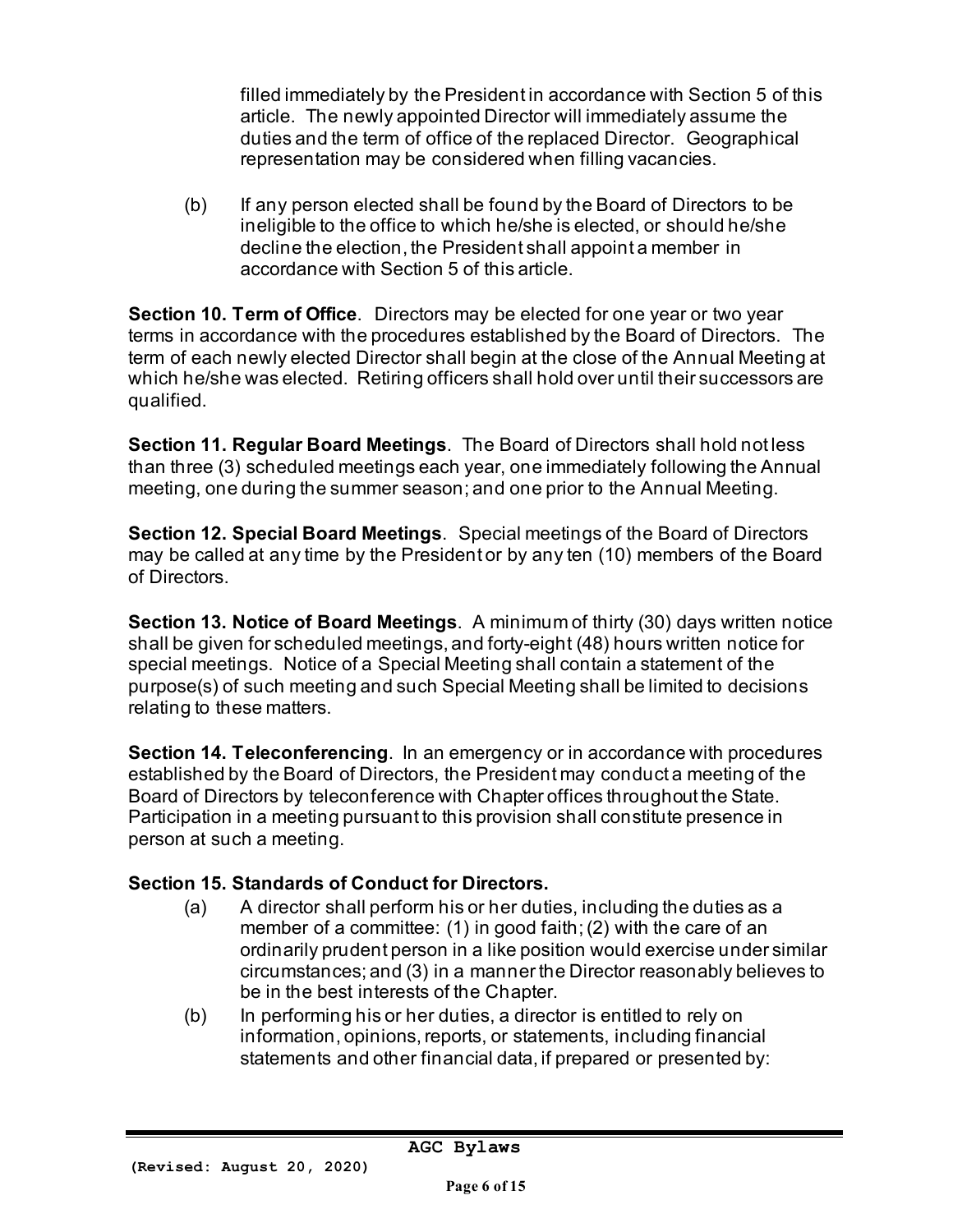- i. one or more officers or employees of the Chapter whom the director reasonably believes to be reliable and competent in the matters presented;
- ii. legal counsel, public accountants or other persons as to matters the director reasonably believes are within the person's professional or expert competence; or
- iii. a committee of the Board of which the director is not a member, as to matters within its purview, if the director reasonably believes the committee merits confidence.
- (c) A director is not acting in good faith if the director has knowledge concerning the matter in question that makes reliance otherwise permitted by subsection (b) unwarranted.

**Section 16. Conflicts of Interest.** A director shall disclose all conflicts of interest and may not act in matters in which he or she has a substantial and material conflict of interest. The Director shall disclose any conflict of interest at each Board of Directors meeting.

(a) Conflict of Interest Defined.

A director shall be considered to have a conflict of interest if he or she or a member of his or her immediate family:

- i. has an economic interest in a transaction which is the subject of proposed action by the Chapter and the economic interest is adverse, competitive, potentially adverse or potentially competitive to the interest of the Chapter;
- ii. is a member or holds a significant interest in another entity that is the subject of the proposed action by the Chapter;
- iii. is a member of the Board of Directors (or other governing body), or an officer or manager of another entity that is the subject of the proposed action by the Chapter; or,
- iv. is a party to or a potential party to threatened or pending litigation or administrative proceedings in which the position is adverse to that of the Chapter.
- (b) Determination of Substantial and Material Conflict of Interest. When a Director has a potential Conflict of Interest, the Director shall notify the Board of Directors before the Board considers the matter with respect to which the actual or potential conflict exists, of all material facts concerning the nature of the Conflict of Interest. The existence of a Conflict of Interest shall be recorded in the minutes of the meeting of the Board of Directors.

The Board shall determine if a particular Director has a substantial and material Conflict of Interest under this Section. The issue shall be voted on by the Directors who do not have a Conflict of Interest on the matter to be considered. The Director with a Conflict of Interest shall not participate in the discussion of the conflict and shall abstain from voting on the issue of the conflict and shall leave the meeting while the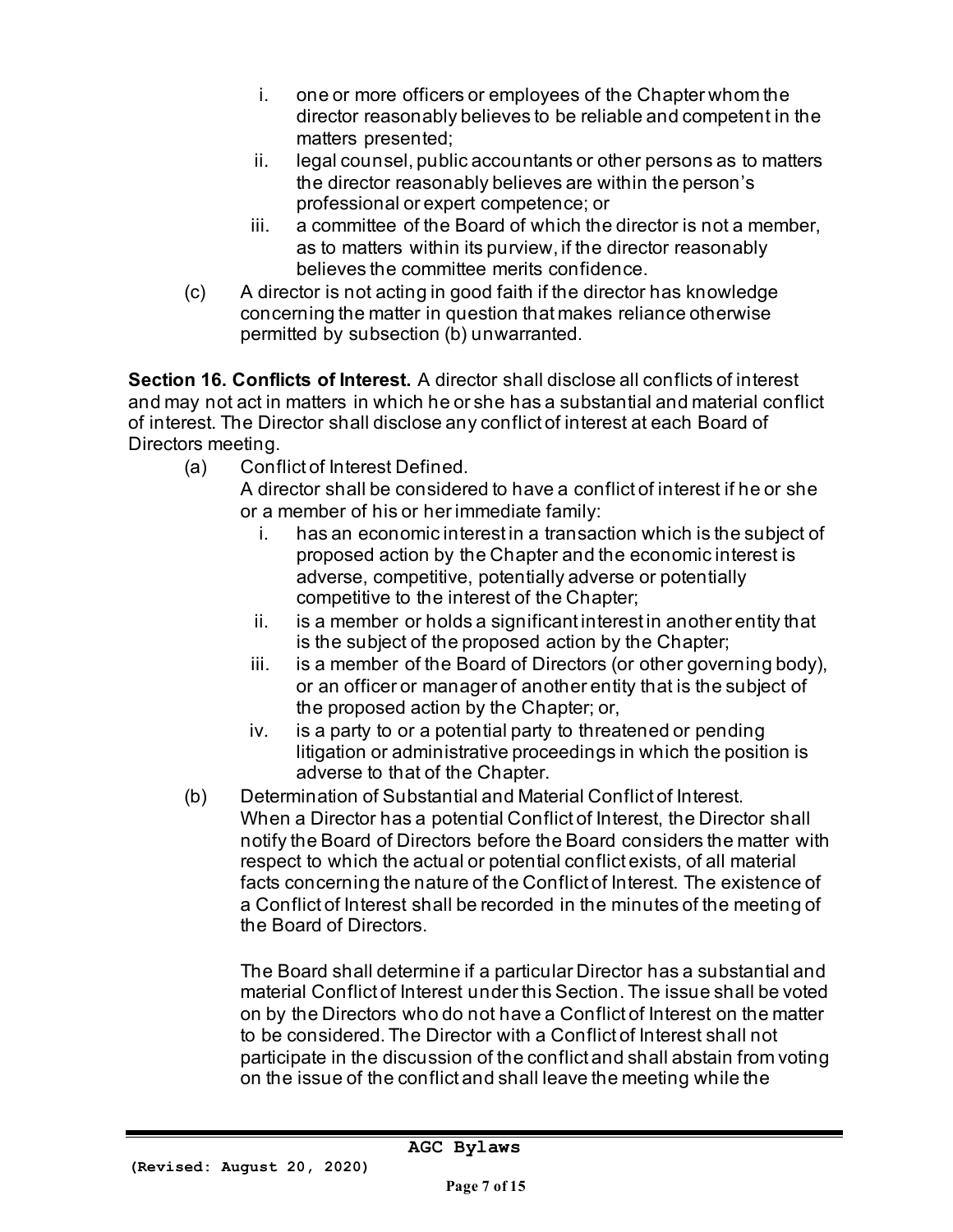disinterested Directors discuss and vote on the conflict. However, the Director may be counted in determining the presence of a quorum at the meeting at which the Board of Directors considers the matter giving rise to the conflict.

(c) Disqualification of Director. If a majority of the voting Directors votes that a substantial and material Conflict of Interest exists, then the Director shall be disqualified from discussing or voting on the matter in which he or she has a substantial and material Conflict of Interest.

#### **ARTICLE IX - EXECUTIVE BOARD**

**Section 1. Authority**. The Executive Board shall conduct all normal business of the Chapter subject to the instructions of the Board of Directors and in accordance with these Bylaws. The Executive Board may not establish Chapter policy, which is reserved as a responsibility of the Board of Directors. The Executive Board may poll the Board of Directors by telecommunication devices for purposes of instruction or guidance.

**Section 2. Members**. The Executive Board shall consist of the President, Vice President, Secretary, Treasurer, Immediate Past President, Contractor-at-Large Representative, and Associate Representative. National Directors will be ex officio members of the board and will have a voice but no vote.

**Section 3. Election of Contractor-at-Large Representative**. The Contractor-at-Large Representative on the Executive Board shall be elected by the directors each year at the Board of Directors meeting during which Chapter officers are elected. The Contractor-at-Large Representative may not serve more than two consecutive terms.

**Section 4. Election of Associate Representative**. The Associate Representative on the Executive Board shall be elected by and from the Associate Directors every odd year at the Board of Directors meeting during which the Chapter officers are elected. The Associate Director elected to the Executive Board may not be reelected to the Executive Board. They may serve one 2-year term on the Executive Board and then must leave the Executive Board for 2-years.

**Section 5. Meetings**. The Executive Board meets at the call of the President or by two members. It may exercise the powers of the Board of Directors when the Board is not in session, reporting to the Board any action taken. Four members shall constitute a quorum. Members of the Executive Board may participate in the meetings via teleconference.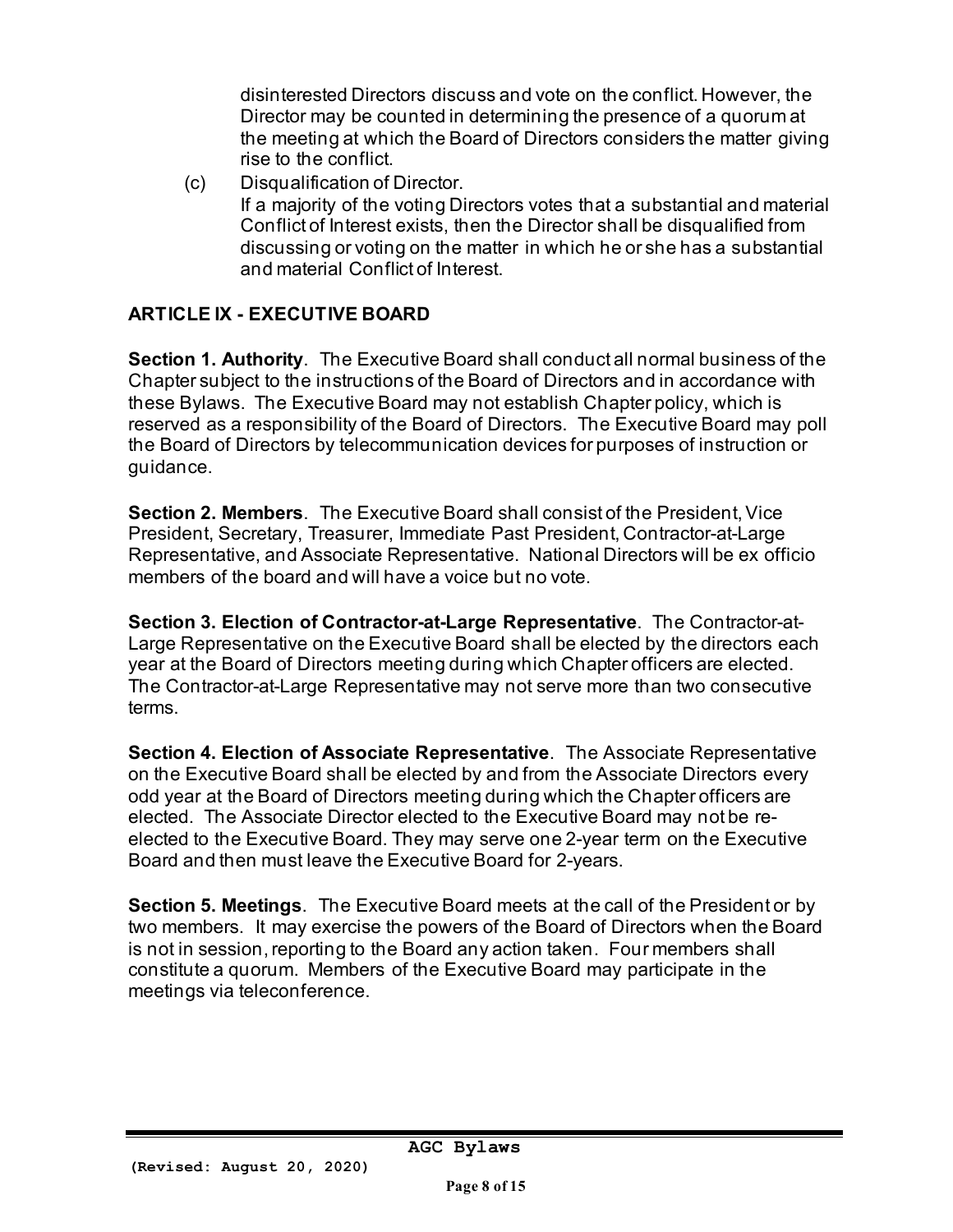#### **ARTICLE X - OFFICERS**

**Section 1. Term.** Each elective officer shall take office immediately and serve for a term of one year and until a successor is duly elected and qualified.

**Section 2. Vacancies**. Vacancies in any office may be filled for the balance of the term thereof by the Directors at any regular or special meeting.

**Section 3. President**. The President shall be the principal elective officer of the organization, shall preside at meetings of the Association, the Board of Directors and the Executive Board, and shall be a member ex-officio, with right to vote, on all committees except the Nominating Committee. The President shall also, at the Annual meeting of the Association and at such other times as he/she shall deem proper, communicate to the association or to the Board of Directors such matters and make such suggestions as may in his/her opinion tend to promote the welfare and increase the usefulness of the Association, and shall perform such other duties as are necessarily incident to the office of President or as may be prescribed by the Board of Directors.

**Section 4. Vice President**. The Vice President shall, in the absence or the inability of the President to act, perform the duties of the President. The Vice President shall assist the President in the administration of the Chapter and perform other duties as required by the Board of Directors.

**Section 5. Secretary**. The Secretary shall give notice of and attend all meetings of the Association, the Board of Directors and the Executive Board; keep a record of all proceedings; attest to documents and perform such other duties as are usual for such official or as may be duly assigned.

**Section 6. Treasurer**. The Treasurer shall keep an account of all moneys received and expended for the use of the Association, and shall make disbursements authorized by the Board and approved by the Executive Director and such other officers as the Board may prescribe. The Treasurer shall serve as Chairman of the Finance committee and shall make a report at the annual meeting or when called upon by the President. A review may be allowed upon recommendation of the Finance Committee and approval by the Executive Board, in lieu of an audit. An audit shall be performed no less than every 3 years.

**Section 7. Bonding**. At the direction of the Board of Directors, any officer or employee of the Association shall furnish, at the expense of the Association, a fidelity bond, in such a sum, as the Board shall prescribe.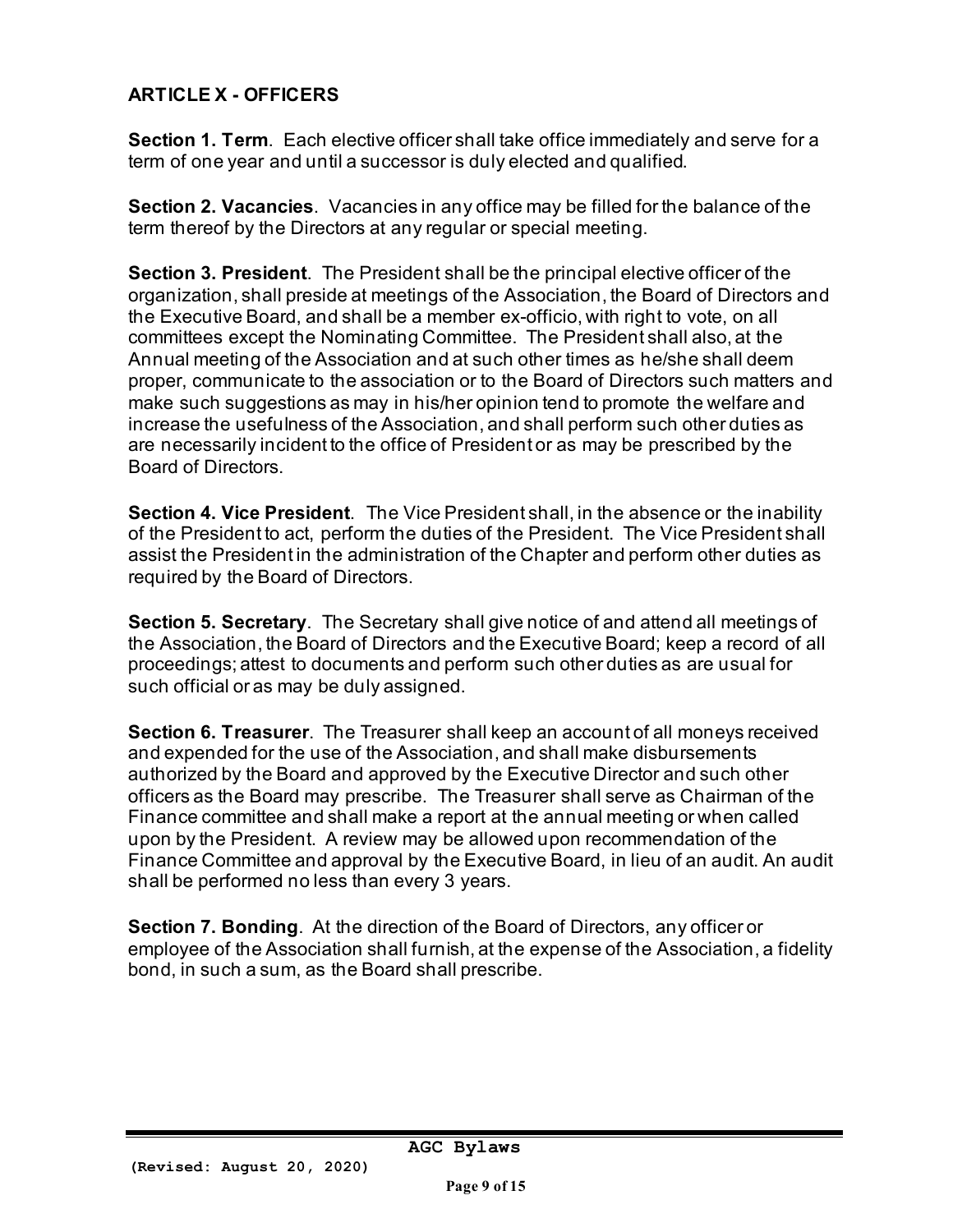#### **ARTICLE XI - EXECUTIVE DIRECTOR AND STAFF**

The Executive Board, with the approval of the Board of Directors, shall employ an Executive Director and authorize the employment of such other staff as needed to conduct the business of the Chapter. The Executive Director shall be responsible for the management and execution of programs, activities, and affairs of the Association as established and directed by the Board of Directors.

The Executive Board shall negotiate the salary and conditions of employment of the Executive Director. The Executive Director serves at the pleasure of and is responsible to the Board of Directors.

#### **ARTICLE XII - COMMITTEES**

Certain activities and programs of the Association shall be executed by volunteer Committee. The following are standing committees and members shall be appointed on an annual basis as are further defined in the AGC of Alaska Policies & Procedures.

- (a) External Relations Committee
- (b) Internal Affairs Committee
- (c) Finance Committee
- (d) Regulatory Committee
- (e) Political Action & Legislative Committee
- (f) Education, Training & Workforce Development Committee
- (g) Membership Committee
- (h) Events Committee

**Section 1. Committee Appointments**. The President, subject to the approval of the Board of Directors, shall annually appoint such standing, special, or subcommittees as may be required by the bylaws, the Board, or as the President may find necessary.

**Section 2. Authority and Responsibility of Committees**. All committees may make recommendations to the Executive Board or the Board of Directors regarding policy and procedural matters within the scope of their responsibilities.

#### **ARTICLE XIII- DUES**

**Section 1. Assessment**. The annual dues for each classification of member to finance the Association's operations and ensure continuity of its services shall be fixed or changed by the Board of Directors. The Board shall establish procedures for the collection of dues.

**Section 2. Joint Ventures**. The sponsoring company of a joint venture operation will be responsible for preparing the quarterly report and making the dues payment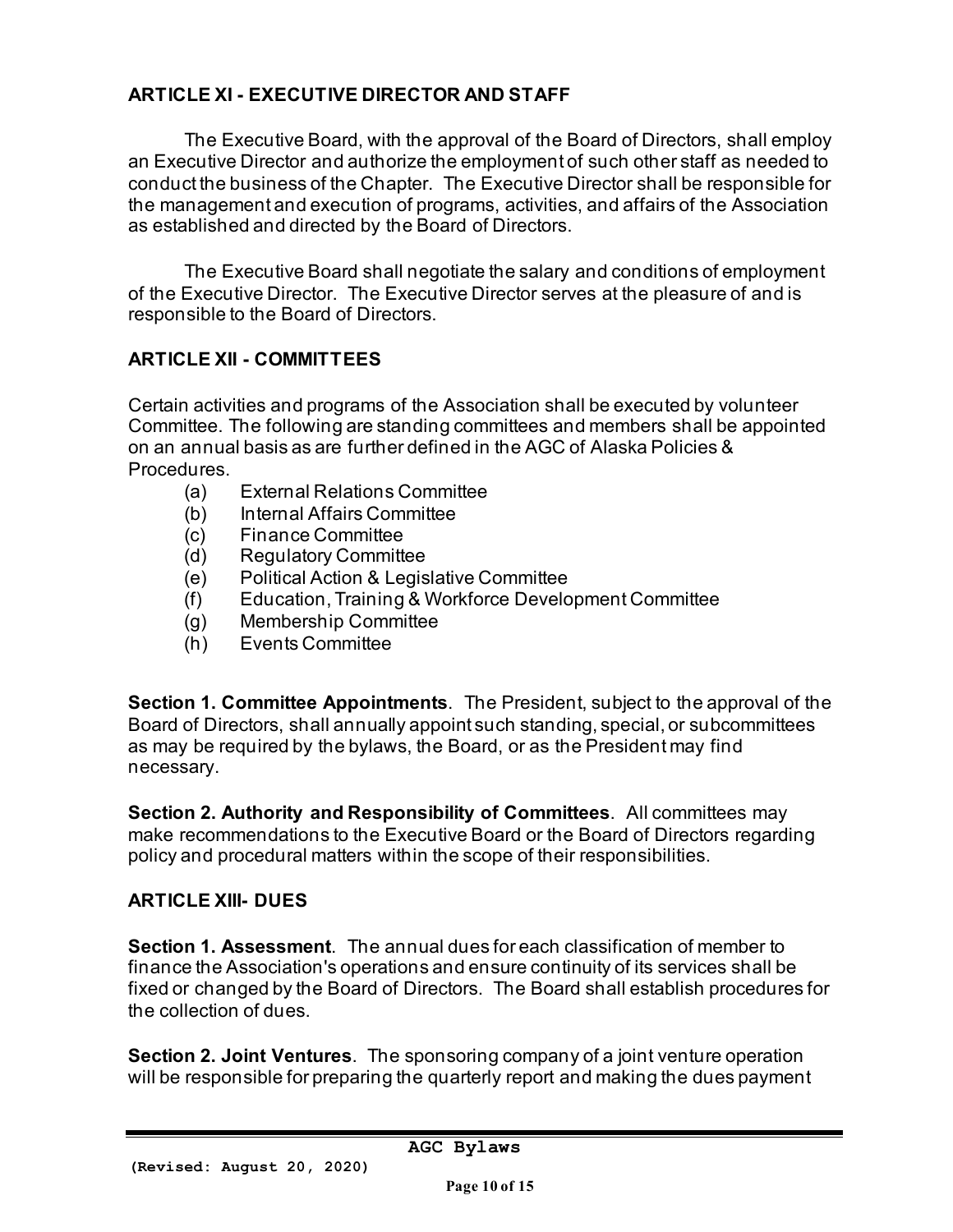for the project. If a joint venture consists of an AGC Contractor and an Independent Contractor, the AGC Contractor will be responsible for the quarterly report and payment for the entire venture, regardless of sponsoring.

**Section 3. Subsidiaries.** If a parent company is an Association member, each of their subsidiaries shall have the option of being voting or nonvoting members. Voting privileges membership require quarterly reporting of construction revenues for work performed in Alaska for dues calculation. If subsidiary voting privileges are not desired, the parent company is responsible for preparing quarterly volume reports and will include all of their subsidiary construction work conducted in Alaska used for dues calculation. If subsidiary voting privileges are desired, each of the subsidiary companies shall be responsible for preparing quarterly volume dues reports for each of those entities' construction work conducted in Alaska.

**Section 4. Audit**. When deemed necessary, the Board of Directors may require an audit by a Certified or Licensed Public Accountant, of the annual records of members to ascertain total volume of work performed by such members during any calendar year. Cost of each audit will be borne by the offending contractor.

**Section 5. Delinquencies**. Any delinquencies in the payment of dues will be reported to the Board of Directors by the Treasurer at each meeting of the Board of Directors. When directed by the Board, all Chapter services to delinquent members will be discontinued and membership may be terminated without hearing, provided that any member may request from the Board of Directors an extension of time for payment of dues. An explanation must accompany the request. The Board may grant such extensions subject to any compelling or extenuating circumstances, which may be involved.

#### **ARTICLE XIV - AFFILIATIONS**

Upon a two-thirds vote of the full Contractor membership, the Board of Directors may cause this Chapter to withdraw its affiliation with the Associated General Contractors of America.

The Executive Board has the obligation to interface with related entities including:

- (a) Construction Industry Progress Fund (CIPF)
- (b) Alaska Construction Industry Advancement Program (ACIAP)
- (c) Fairbanks Task Force
- (d) Associates Council
- (e) Construction Leadership Council
- (f) Hard Hat Committee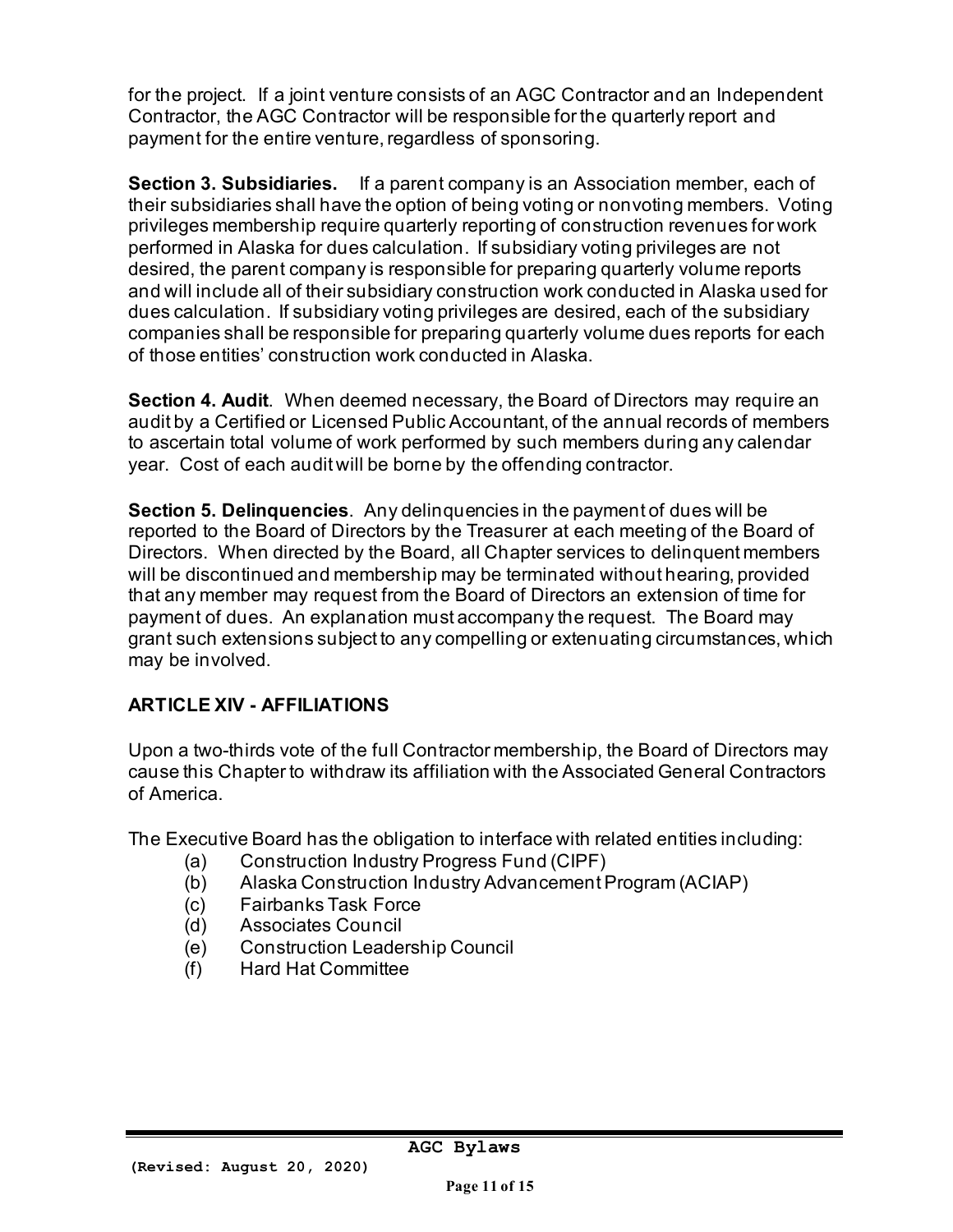#### **ARTICLE XV - DISSOLUTION**

The Chapter is one which does not contemplate pecuniary gain or profit to its members and is organized for non-profit purposes, and no part of any accumulated surplus or net earnings, if any, shall ever inure to the benefit of its members, nor shall any member, former member, suspended member or expelled member have any right to or claim upon any portion of the accumulated surplus or net earnings, if any there should be.

The balance, if any, of all money received by the Chapter from dues from its members or any other source shall be used exclusively to carry out the objectives and purposes for which this Chapter was formed and in the event of dissolution of this Chapter, the assets thereof shall be transferred to such other non-profit activity as may be selected by the Board of Directors unless otherwise provided by law, it being the intention that should there be a dissolution of this Chapter or should it cease to carry out the purposes herein set forth, the property and assets then owned by the Chapter shall never belong to or be distributed to any member, nor shall any member have any claim or interest thereto, and in the event of such dissolution, the Board of Directors are authorized to convey and distribute all of the assets of this Association to a corporation or association engaged in carrying on a like or similar non-profit purpose, unless otherwise provided by law.

#### **ARTICLE XVI - INDEMNIFICATION**

Section 1. Nonderivative Actions. Subject to the provisions of Sections 3, 5 and 6 below, the Chapter shall indemnify any person who was or is a party or is threatened to be made a party to any threatened, pending or completed action, suit or proceeding, whether civil, criminal, administrative or investigative (other than an action by or in the right of the Chapter) by reason of or arising from the fact that he or she is or was a director or officer of the Chapter, or is or was serving at the request of the Chapter as a director, officer, partner or trustee of another corporation, partnership, joint venture, trust or other enterprise, against costs and expenses (including reasonable attorney's fees) of said suit, action or proceeding, judgments, fines and amounts paid in settlement actually and reasonably incurred by him or her in connection with such action, suit or proceeding if (i) he or she acted in good faith and in a manner he or she reasonably believed to be in or not opposed to the best interests of the Chapter and, with respect to any criminal action or proceeding, did not know his or her conduct was unlawful, or (ii) his or her act or omission giving rise to such action, suit or proceeding is ratified, adopted or confirmed by the Chapter or the benefit thereof received by the Chapter. The termination of any action, suit or proceeding by judgment, order, settlement, conviction, or upon a plea for *nolo contendere* or its equivalent, shall not of itself create a presumption, and settlement shall not constitute any evidence that the person did not act in good faith and in a manner which he or she reasonably believed to be in or not opposed to be in the best interests of the Chapter and, with respect to any criminal action or proceeding, did not know that his or her conduct was unlawful.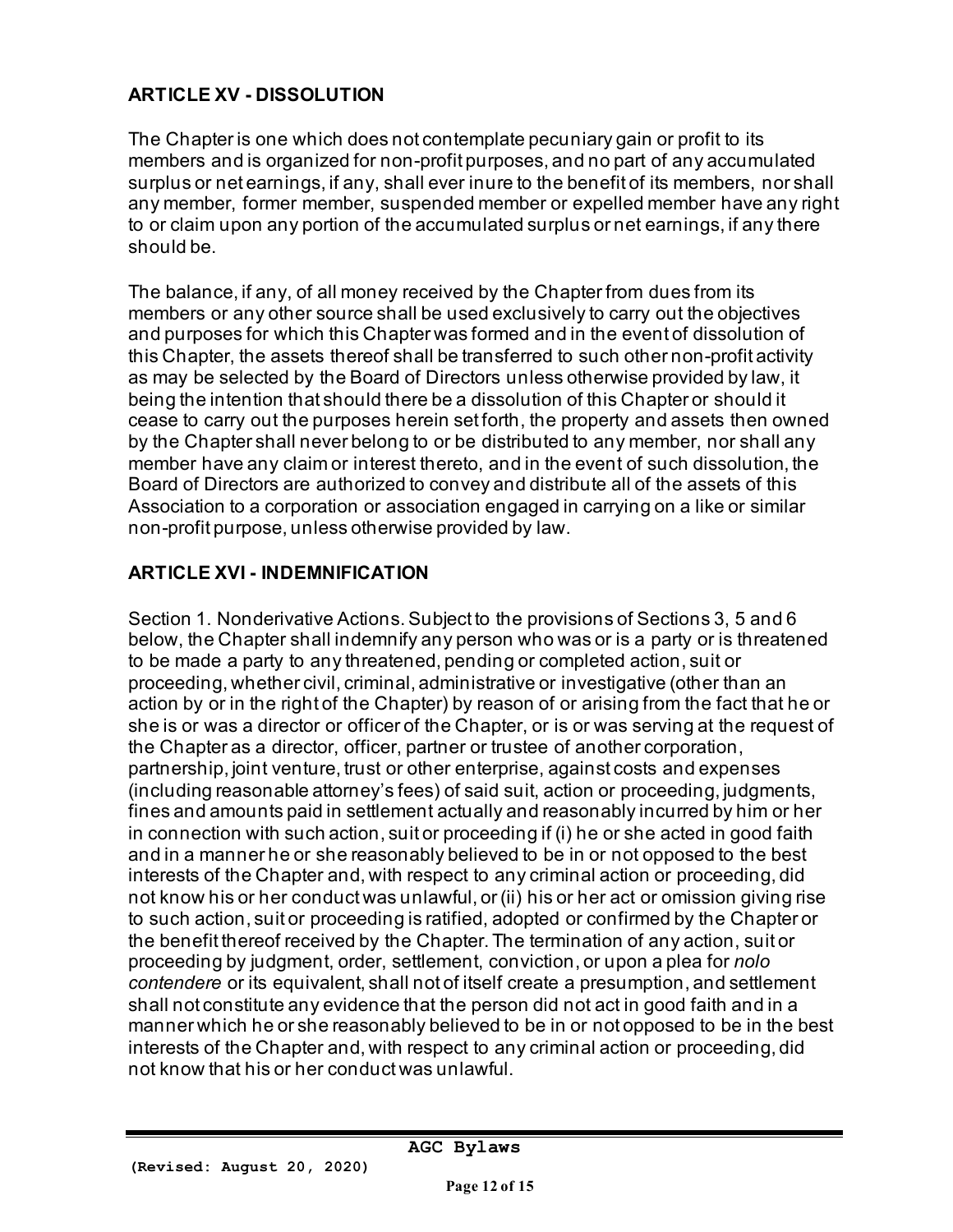**Section 2. Derivative Actions.** Subject to the provisions of Section 3, 5 and 6, below, the Chapter shall indemnify any person who was or is a party or is threatened to be made a party to any threatened, pending or completed action or suit by or in the right of the Chapter to procure a judgment in its favor by reason of or arising from the fact that he or she is or was a director or officer of the Chapter, or is or was serving at the request of the Chapter as a director, officer, partner or trustee of another corporation, partnership, joint venture, trust or other enterprise against costs and expenses (including reasonable attorney's fees) actually and reasonably incurred by him or her in connection with the defense or settlement of such action or suit if (i) he or she acted in good faith and in a manner he or she reasonably believed to be in or not opposed to the best interests of the Chapter, or (ii) his or her act or omission giving rise to such action or suit is ratified, adopted or confirmed by the Chapter or the benefit thereof received by the Chapter; provided, however, that no indemnification shall be made in respect to any claim, issue or matter as to which such person shall have been adjudged to be liable for gross negligence or deliberate misconduct in the performance of his or her duty to the Chapter unless, and only to the extent that, the court in which the action or suit was brought, shall determine upon application that, despite the adjudication of liability, but in view of all circumstances of the case, such person is fairly and reasonably entitled to indemnity for such expenses which the court shall deem proper.

**Section 3. Determination of Right to Indemnification in Certain Cases.** Subject to the provisions of Sections 5 and 6 below, indemnification under Sections 1 and 2 of this article automatically shall be made by the Chapter unless it is expressly determined by a majority vote of a quorum of the Board of Directors consisting of directors who were not parties to such action, suit or proceeding, or by a majority vote of the members entitled to vote of the Chapter that indemnification of the person who is or was an officer or director, is or was serving at the request of the Chapter, as an officer, director, partner or trustee of another corporation, partnership, joint venture, trust or other enterprise, is not proper under the circumstances because he or she has not met the applicable standard of conduct set forth in Sections 1 or 2 of this article.

**Section 4. Indemnification of Persons Other Than Officers or Directors.** In the event of any person not included with the group of persons referred to in Sections 1 or 2 of this article was or is a party or is threatened to be made a party to any threatened pending or completed action, suit or proceeding of a type referred to in Sections 1 or 2 of this article by reason of or arising from the fact that he or she is or was an employee or agent of the Chapter, or is or was serving at the request of the Chapter as an employee or agent of another corporation, partnership, joint venture, trust or other enterprise, the Board of Directors of the Chapter by a majority vote of a quorum of the Board of Directors (whether or not such quorum consists in whole or in part of directors who were parties to such action, suit or proceeding) or by a majority of the voting members of the Chapter may, but shall not be required to, grant such a person a right of indemnification to the extent described in Sections 1 or 2 of this article as if he or she were an officer or director referred to therein, provided that such person meets the applicable standard of conduct set forth in such sections.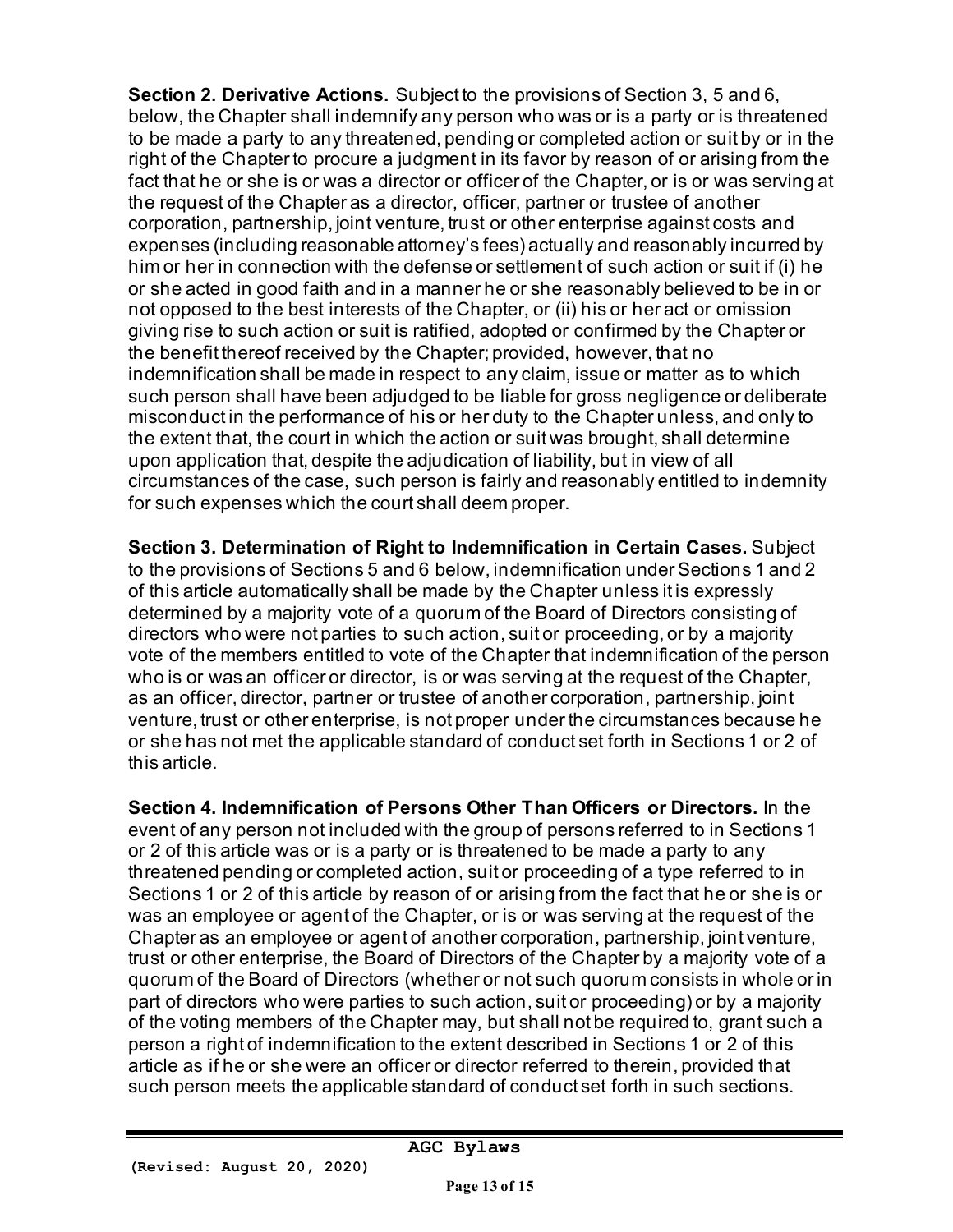**Section 5. Successful Defense.** Notwithstanding any other provisions of Sections 1, 2, 3 or 4 of this article, but subject to the provisions of Section 6 below, if a director, officer, employee or agent is successful on the merits or otherwise in defense of any action, suit or proceeding referred to in Sections 1, 2 or 4 of this article, or in defense of any claim, issue or matter therein, he or she shall be indemnified against expenses (including reasonable attorney's fees) actually and reasonably incurred by him or her in connection therewith.

**Section 6. Condition Precedent to Indemnification Under Sections 1, 2, 4 or 5.** Any person who desires to receive the benefits otherwise conferred by Sections 1, 2, 4 or 5 of this article shall notify the Chapter reasonably promptly that he or she has been named as a defendant to an action, suit or proceeding of a type referred to in Sections 1 or 2 and that he or she intends to rely upon the right of indemnification described in Sections 1, 2, 4 or 5 of this article. The notice shall be in writing and mailed via certified mail, return receipt requested, to the president of the Chapter at the executive offices of the Chapter or, in the event the notice is from the president, to the registered agent of the Chapter. Failure to give the notice required hereby shall entitle the Board of Directors of the Chapter by a majority vote of a quorum (consisting of directors who, insofar as indemnity of officers or directors is concerned, were not parties to such action, suit or proceeding, who, insofar as indemnity of employees or agents is concerned, may or may not have been parties) or the members entitled to vote by a majority vote of the voting members of the Chapter to make a determination, in their sole discretion, that such failure was prejudicial to the Chapter under the circumstances and that, therefore, the right to indemnification referred to in Sections 1, 2, 4 or 5 of this article shall be denied in its entirety or reduced in amount.

**Section 7. Insurance.** At the discretion of the Board of Directors, the Chapter may purchase and maintain insurance on behalf of any person who is or was a director, officer, employee or agent of the Chapter, or is or was serving at the request of the Chapter as a director, officer, employee or agent of another corporation, partnership, joint venture, trust or other enterprise against any liability asserted against him or her and incurred by him or her in any such capacity, or arising out of his or her status as such, whether or not the Chapter would have the power to indemnify him or her against such liability under the provisions of this article.

**Section 8. Former Officers and Directors.** At the discretion of the Board of Directors, the indemnification provisions of this article or each or any of said provisions individually may be extended to a person who has ceased to be a director, officer, employee or agent and may inure to the benefit of the heirs, executors and administrators of such person.

**Section 9. Advance of Expenses.**Expenses incurred by any person referred to in Sections 1, 2 or 4 in defending a civil or criminal action or proceeding may be paid by the Chapter in advance of the final disposition of the action or proceeding as